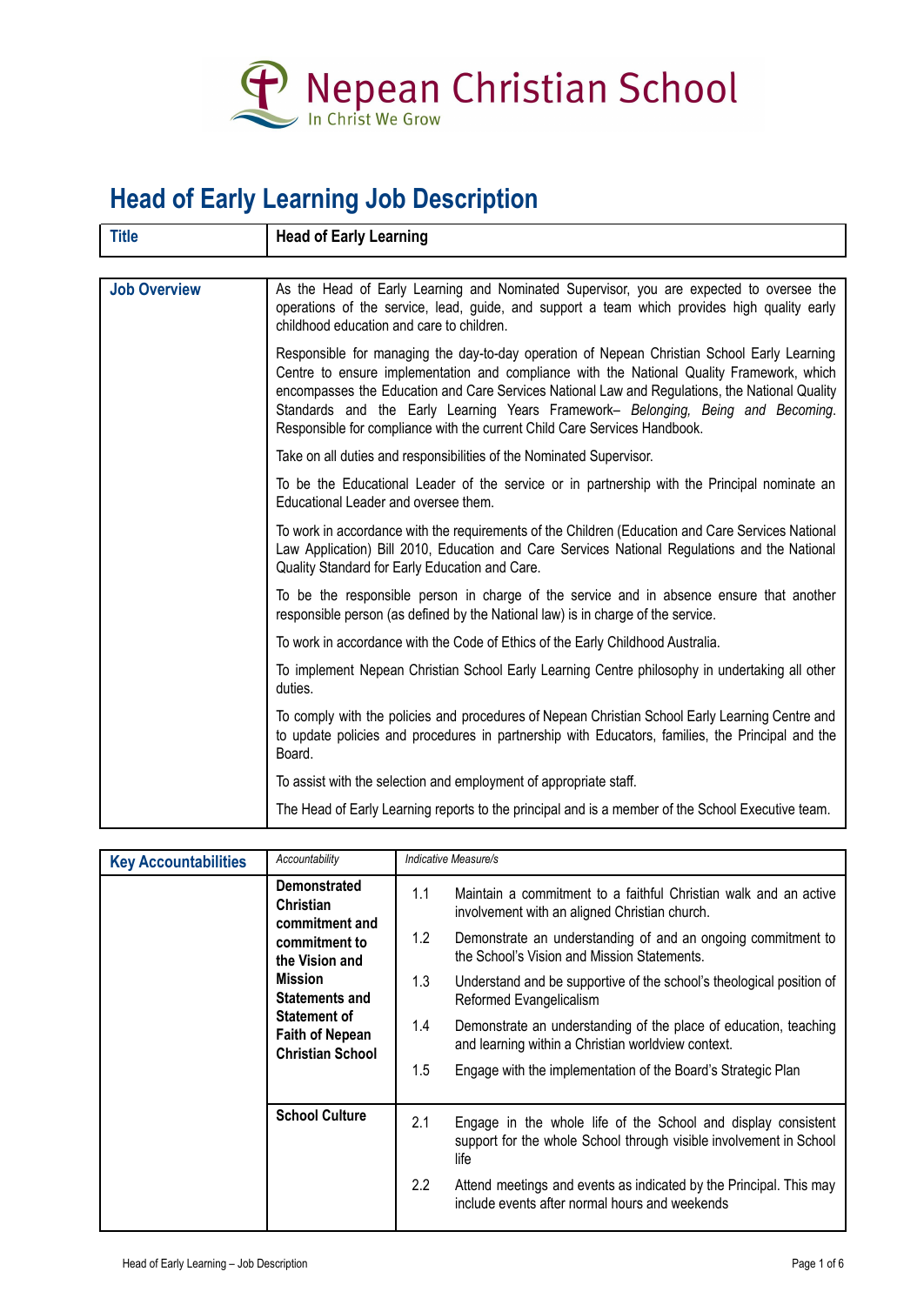|                                                        | 2.3  | Develop policies and procedures reflective of a Pre-K to 12<br>community, reflecting the cultural, pedagogical and theological<br>values of the School.                                                          |
|--------------------------------------------------------|------|------------------------------------------------------------------------------------------------------------------------------------------------------------------------------------------------------------------|
| <b>Specific</b><br><b>Responsibilities</b>             | 3.1  | Oversee and work closely with teachers, Executive and families to<br>develop a program that builds on kindergarten readiness.                                                                                    |
| in relation to the<br><b>Educational</b><br>Program    | 3.2  | Facilitate the successful implementation of the Early Years Learning<br>Framework (EYLF).                                                                                                                        |
|                                                        | 3.3  | Ensure the early childhood program meets the goals of the EYLF<br>Belonging, Being and Becoming to help children develop:                                                                                        |
|                                                        |      | a strong sense of their identity;<br>a.                                                                                                                                                                          |
|                                                        |      | connections with their world;<br>b.                                                                                                                                                                              |
|                                                        |      | strong sense of wellbeing;<br>C.                                                                                                                                                                                 |
|                                                        |      | d.<br>confidence and involvement in their learning; and                                                                                                                                                          |
|                                                        |      | effective communication skills.<br>е.                                                                                                                                                                            |
|                                                        | 3.4  | Ensure the service facilitates a play-based learning environment<br>and develops learning programs responsive to children's ideas,<br>strengths and abilities.                                                   |
|                                                        | 3.5  | Implement inclusive practice and lead an environment which<br>honours diversity.                                                                                                                                 |
|                                                        | 3.6  | Be responsible for guiding other educators with the program.                                                                                                                                                     |
|                                                        | 3.7  | Meet with parents when requested to answer any curriculum<br>questions.                                                                                                                                          |
|                                                        | 3.8  | Assist in the preparation, implementation and evaluation of<br>developmentally appropriate programs for individual children or<br>groups.                                                                        |
|                                                        | 3.9  | Develop and facilitate the collaboration process with educators in<br>the development of the Quality Improvement Plan.                                                                                           |
|                                                        | 3.10 | Ensure the successful implementation of the Quality Improvement<br>and lead educators through the assessment and rating process.                                                                                 |
|                                                        | 3.11 | Plan, implement and evaluate programs suitable to the individual<br>needs and interests of the children.                                                                                                         |
|                                                        | 3.12 | Be the Educational Leader of the service or, in partnership with the<br>Principal, nominate an Educational Leader and oversee them.                                                                              |
| Leadership and<br><b>Management of</b><br><b>Staff</b> | 4.1  | Support the Board and the Principal through the oversight and daily<br>administration of Nepean Christian School Early Learning Centre.                                                                          |
|                                                        | 4.2  | Lead and work as a member of a cooperative team by respecting<br>and supporting colleagues and developing positive channels of<br>communication.                                                                 |
|                                                        | 4.3  | Organise and chair regular ELC staff meetings in order to assist in<br>the facilitation of effective communication, staff development and<br>discussions on the management of and programming for the<br>centre. |
|                                                        | 4.4  | Attend and contribute to meetings, in-service programs and<br>network meetings and disseminate the information to staff.                                                                                         |
|                                                        | 4.5  | Lead an orientation process for new employees.                                                                                                                                                                   |
|                                                        | 4.6  | Ensure that the children are safe and adequately supervised at all<br>times and ensure staff are aware of their supervision<br>responsibilities.                                                                 |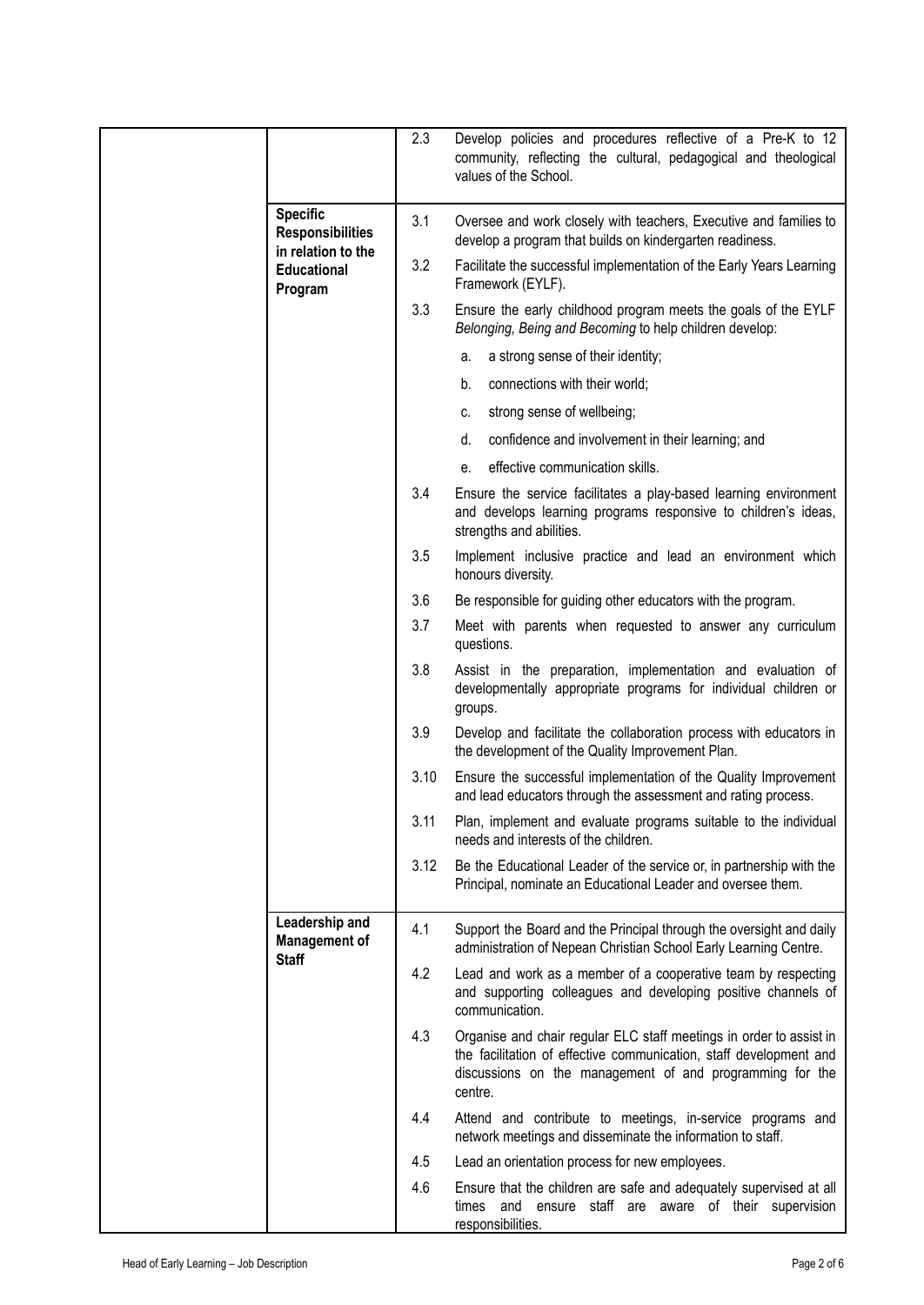|                                                                                 | 4.7  | Ensure that the environment is safe, supportive, stimulating and<br>appropriate for children.                                                                                                                                                                                                                                                                               |
|---------------------------------------------------------------------------------|------|-----------------------------------------------------------------------------------------------------------------------------------------------------------------------------------------------------------------------------------------------------------------------------------------------------------------------------------------------------------------------------|
|                                                                                 | 4.8  | Ensure all staff are aware and respond positively and consistently<br>to children's additional needs/ requirements - diet/allergies,<br>developmental etc.                                                                                                                                                                                                                  |
|                                                                                 | 4.9  | Ensure compliance as a mandatory reporter in accordance with the<br>Nepean Christian School Christian school's Child Protection Policy.                                                                                                                                                                                                                                     |
|                                                                                 | 4.10 | Ensure staff have a working knowledge of the Regulations and<br>National Quality Framework and meet these guidelines in their work<br>practices.                                                                                                                                                                                                                            |
|                                                                                 | 4.11 | Lead professional development appropriate for the needs of staff of<br>the Early Learning Centre, in accordance with the policies and<br>procedures of the School's Professional Pathways                                                                                                                                                                                   |
|                                                                                 | 4.12 | Ensure staff qualifications and ratios meet the needs of the centre<br>in accordance with the National Regulations and National Quality<br>Frameworks.                                                                                                                                                                                                                      |
|                                                                                 | 4.13 | Support and supervise the daily organisation of staff.                                                                                                                                                                                                                                                                                                                      |
|                                                                                 | 4.14 | Promote a healthy team environment and develop positive<br>channels of communication to ensure an effective work<br>environment.                                                                                                                                                                                                                                            |
|                                                                                 | 4.15 | Lead, guide and support staff to plan, implement and evaluate<br>programs suitable to the individual needs, emerging skills and<br>interests of children.                                                                                                                                                                                                                   |
|                                                                                 | 4.16 | Lead, guide and support staff to create a safe, supportive,<br>stimulating and educational environment for the children.                                                                                                                                                                                                                                                    |
|                                                                                 | 4.17 | Lead, guide and support staff to maintain ongoing records of the<br>child's development and daily information.                                                                                                                                                                                                                                                              |
|                                                                                 | 4.18 | Conduct regular staff appraisals and support development of plans<br>which will extend staff abilities and practices.                                                                                                                                                                                                                                                       |
|                                                                                 | 4.19 | Ensure a commitment to continuous improvement wherever<br>possible.                                                                                                                                                                                                                                                                                                         |
|                                                                                 | 4.20 | Take on all duties and responsibilities of the Nominated Supervisor.                                                                                                                                                                                                                                                                                                        |
| <b>Specific</b><br><b>Responsibilities</b><br>in relation to<br><b>Children</b> | 5.1  | Develop in consultation with Families, teachers, Educational Leader<br>and educators a curriculum / program which is appropriate to the<br>individual developmental needs and interests of the children,<br>reflecting the needs of the community and be culturally appropriate.                                                                                            |
|                                                                                 | 5.2  | Lead and develop educators in the implementation and evaluation<br>of the curriculum / program for individual children or groups.                                                                                                                                                                                                                                           |
|                                                                                 | 5.3  | Maintain the necessary records of children and the curriculum as<br>required by the Department of Education, Australia Children's<br>Education and Care Quality Authority, National Regulation and<br>Legislation as well as in accordance with Nepean Christian School<br>Christian School and Nepean Christian School Early Learning<br>Centre's policies and procedures. |
|                                                                                 | 5.4  | Provide a safe,<br>supportive, stimulating<br>educational<br>and<br>environment where families, staff and children feel welcome.                                                                                                                                                                                                                                            |
|                                                                                 | 5.5  | Ensure that the children are safe and adequately supervised at all<br>times.                                                                                                                                                                                                                                                                                                |
|                                                                                 | 5.6  | Be responsive to children's additional needs/requirements i.e.<br>cultural, physical, emotional, medical or dietary.                                                                                                                                                                                                                                                        |
|                                                                                 | 5.7  | Be responsible for overseeing educators in recording observations                                                                                                                                                                                                                                                                                                           |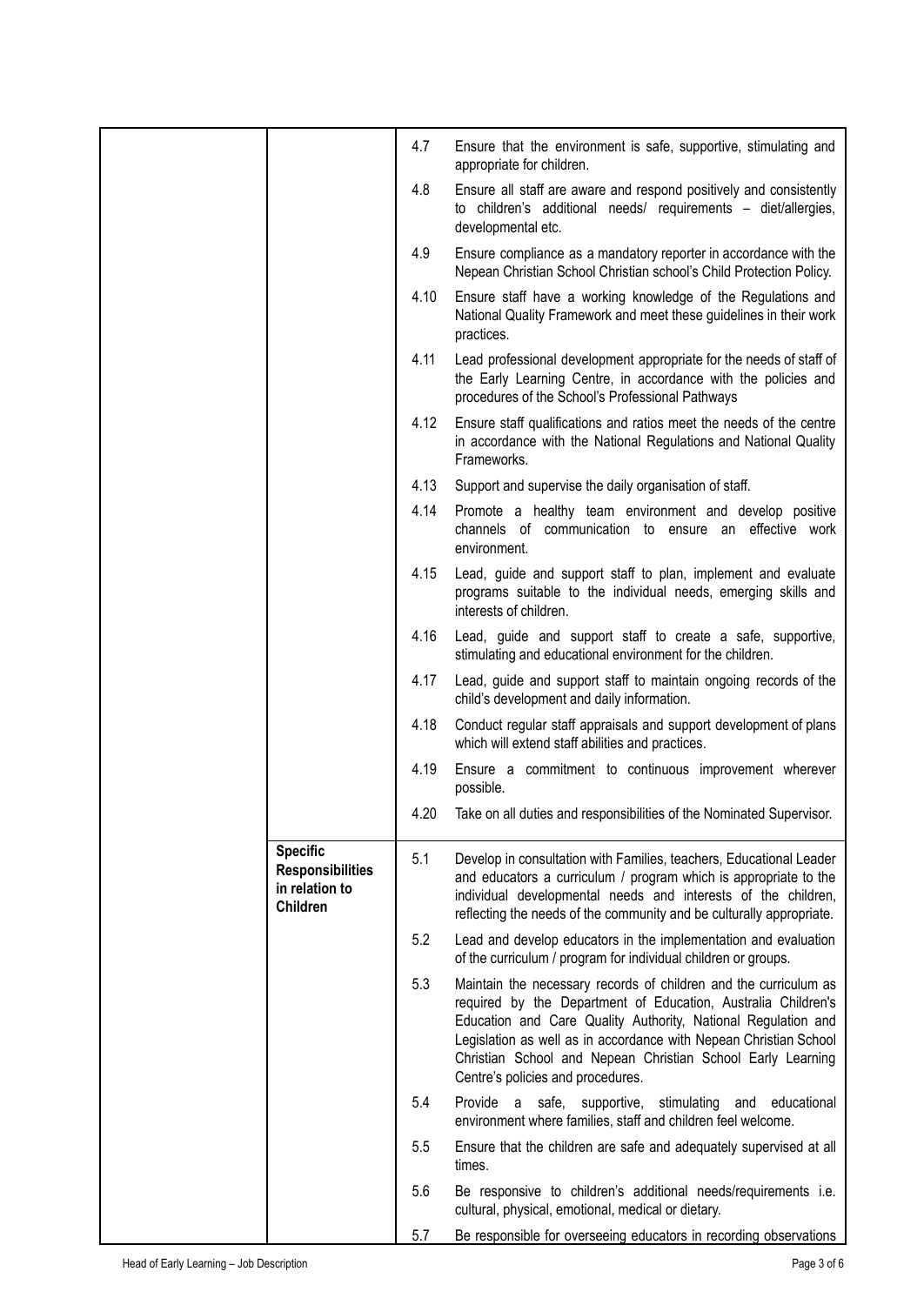|                                  |                                                              |                                                                                                                                                                                                                                                                                                                                                  | of individual children or groups from program planning purposes for<br>qualified employees.                                                         |
|----------------------------------|--------------------------------------------------------------|--------------------------------------------------------------------------------------------------------------------------------------------------------------------------------------------------------------------------------------------------------------------------------------------------------------------------------------------------|-----------------------------------------------------------------------------------------------------------------------------------------------------|
|                                  |                                                              | 5.8                                                                                                                                                                                                                                                                                                                                              | Promote positive, comforting and nurturing relationships with<br>children.                                                                          |
|                                  |                                                              | 5.9                                                                                                                                                                                                                                                                                                                                              | Ensure programs reflect emerging skills and interests of children.                                                                                  |
|                                  |                                                              | 5.10                                                                                                                                                                                                                                                                                                                                             | Ensure documentation of children's learning is professionally<br>presented and an authentic representation of children's growth and<br>development. |
|                                  |                                                              | 5.11                                                                                                                                                                                                                                                                                                                                             | Ensure that staff provide a supportive educational environment.                                                                                     |
|                                  | <b>Specific</b><br><b>Responsibilities</b><br>in relation to | 6.1                                                                                                                                                                                                                                                                                                                                              | Develop and maintain positive relationships with families, children,<br>educators and school community.                                             |
|                                  | <b>Families and</b><br><b>Community</b>                      | 6.2                                                                                                                                                                                                                                                                                                                                              | Support families and communicate with them about their child's<br>development and to share relevant records with them.                              |
|                                  |                                                              | 6.3                                                                                                                                                                                                                                                                                                                                              | Attend and contribute to parent meetings when required.                                                                                             |
|                                  |                                                              | 6.4                                                                                                                                                                                                                                                                                                                                              | Seek family involvement in the centre, in developing and<br>implementing the curriculum/program of the centre.                                      |
|                                  |                                                              | 6.5                                                                                                                                                                                                                                                                                                                                              | Assist and encourage parents to be involved in all centre and<br>service activities.                                                                |
|                                  |                                                              | 6.6                                                                                                                                                                                                                                                                                                                                              | Liaise with the community and be knowledgeable of resources<br>within the area.                                                                     |
|                                  |                                                              | 6.7                                                                                                                                                                                                                                                                                                                                              | Promote clear communication between the Principal, the Board,<br>staff and families.                                                                |
|                                  |                                                              | 6.8                                                                                                                                                                                                                                                                                                                                              | Ensure the Nepean Christian School Early Learning Centre is<br>knowledgeable and sensitive to the needs of families and the<br>community            |
|                                  |                                                              | 6.9                                                                                                                                                                                                                                                                                                                                              | Create a safe, supportive and informative environment for families.                                                                                 |
|                                  |                                                              | 6.10                                                                                                                                                                                                                                                                                                                                             | Ensure students on placement are positively welcomed, supported,<br>orientated and effectively supervised.                                          |
|                                  |                                                              | 6.11                                                                                                                                                                                                                                                                                                                                             | Implement evaluation strategies (e.g. satisfaction survey) to<br>determine parents/communication views to use for future planning.                  |
|                                  | <b>Specific</b><br><b>Responsibilities</b>                   | 7.1                                                                                                                                                                                                                                                                                                                                              | Assist in the implementation of the Centre's annual goals and<br>objectives.                                                                        |
| in relation to<br>Administration | 7.2                                                          | Oversee Nepean Christian School Early Learning Centre<br>compliance with the requirements of the Child Care Management<br>System, approval as a service which can receive Child Care Benefit<br>on behalf of clients, Inclusion Support Subsidies, JETCCFA,<br>Subsidies, State Government Funding and any other government<br>funding received. |                                                                                                                                                     |
|                                  |                                                              | 7.3                                                                                                                                                                                                                                                                                                                                              | Be aware of and maintain all of the National Regulations, legislation<br>and relevant framework.                                                    |
|                                  |                                                              | 7.4                                                                                                                                                                                                                                                                                                                                              | Have a complete knowledge of the Child Care Benefit System and<br>other child related funding.                                                      |
|                                  |                                                              | 7.5                                                                                                                                                                                                                                                                                                                                              | Be aware of Government Regulations and guidelines pertaining to<br>children's services.                                                             |
|                                  |                                                              | 7.6                                                                                                                                                                                                                                                                                                                                              | Be aware of and carry out administrative functions within the centre<br>when required.                                                              |
|                                  |                                                              | 7.7                                                                                                                                                                                                                                                                                                                                              | Have computer literacy and ensure the effective use of information<br>technology in the service.                                                    |
|                                  |                                                              | 7.8                                                                                                                                                                                                                                                                                                                                              | Submit reports to the Board, as required, on the operation of                                                                                       |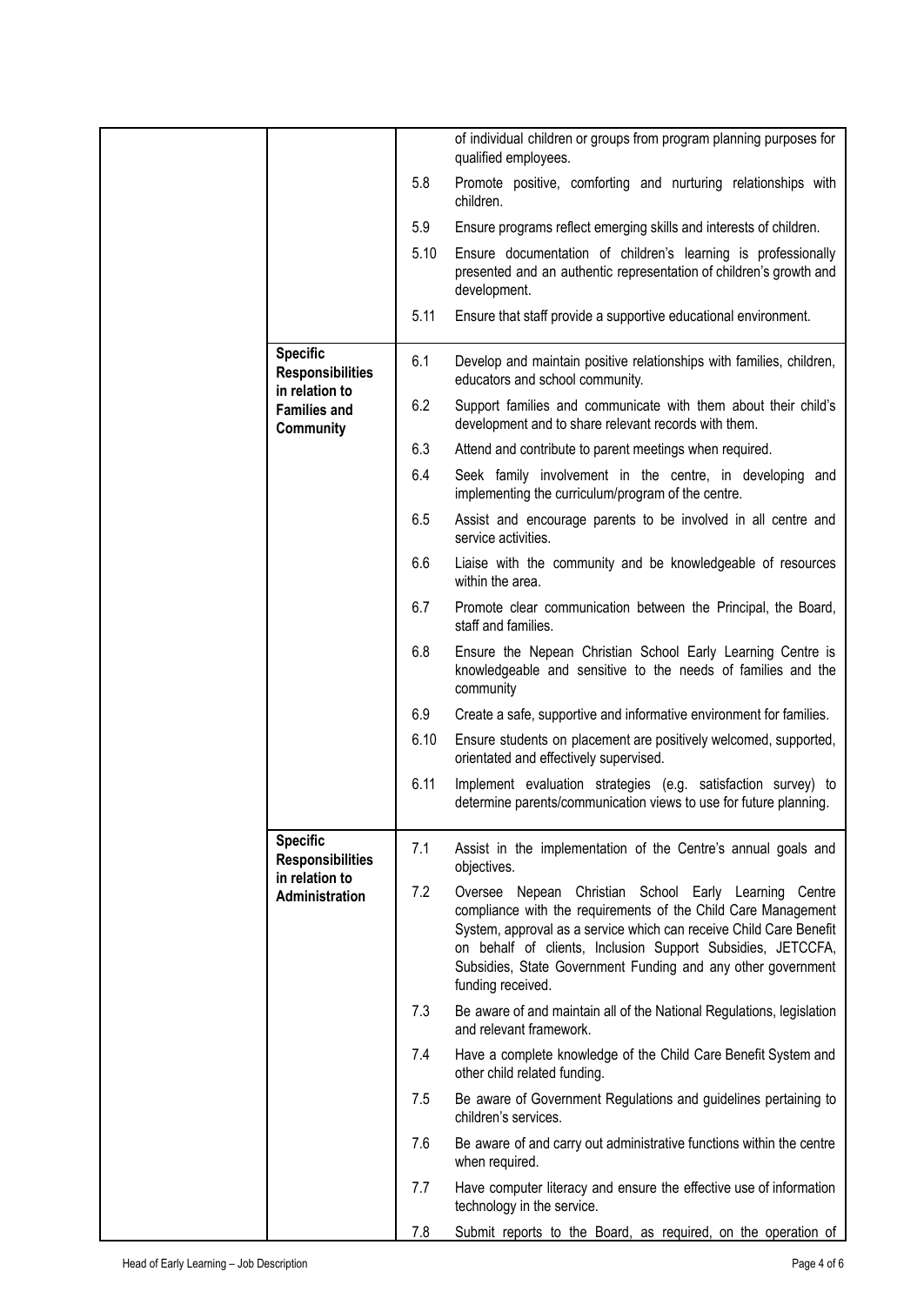|                                                              |      | Nepean Christian School Early Learning Centre.                                                                                                                                                                                              |
|--------------------------------------------------------------|------|---------------------------------------------------------------------------------------------------------------------------------------------------------------------------------------------------------------------------------------------|
|                                                              | 7.9  | Participate in the preparation of the annual budget, and provide<br>information and guidance to the Business Manager and the Board<br>on budget preparation and allocation.                                                                 |
|                                                              | 7.10 | Be conversant with the ELC budget and take all steps to ensure<br>compliance with that budget.                                                                                                                                              |
|                                                              | 7.11 | Ensure the Principal and the board is informed of any problem<br>arising, which would affect the children, service approval or rating,<br>regulatory and legal compliance or the smooth running of the<br>service.                          |
|                                                              | 7.12 | Understand processes to access additional funding and/or<br>subsidies.                                                                                                                                                                      |
|                                                              | 7.13 | Organise documentation of meetings held within Nepean Christian<br>School Early Learning Centre.                                                                                                                                            |
|                                                              | 7.14 | Be aware of and develop skills relating to administrative functions<br>of the service.                                                                                                                                                      |
|                                                              | 7.15 | Comply with and ensure that the policies and procedures of<br>Nepean Christian School Early Learning Centre are implemented,<br>reviewed and updated.                                                                                       |
|                                                              | 7.16 | Promote and facilitate positive communication between the parents,<br>Co-ordinator, staff and the Board by using mechanisms such as<br>Nepean News, social media, notice boards, Edumate, surveys and<br>daily informal contact and reports |
|                                                              | 7.17 | Develop and assist with the implementation of daily routines and to<br>support educators to do this.                                                                                                                                        |
|                                                              | 7.18 | Maintain ongoing records of the child's development and daily<br>information.                                                                                                                                                               |
|                                                              | 7.19 | Ensure Nepean Christian School Early Learning Centre is<br>compliant with the Education and Care Services National law and<br>Regulations and other relevant legislation.                                                                   |
| <b>Specific</b><br><b>Responsibilities</b><br>in relation to | 8.1  | Assist in the implementation of the Centre's annual goals and<br>objectives.                                                                                                                                                                |
| Centre<br><b>Management</b>                                  | 8.2  | Be aware of and maintain all of the National Regulations, legislation<br>and relevant framework.                                                                                                                                            |
|                                                              | 8.3  | Have a complete knowledge of the Child Care Benefit System and<br>other child related funding.                                                                                                                                              |
|                                                              | 8.4  | Be aware of Government Regulations and guidelines pertaining to<br>children's services.                                                                                                                                                     |
|                                                              | 8.5  | Be aware of and carry out administrative functions within Nepean<br>Christian School Early Learning Centre as required.                                                                                                                     |
|                                                              | 8.6  | Have computer literacy and ensure the effective use of information<br>technology in the services.                                                                                                                                           |
|                                                              | 8.7  | Keep up to date with current developments in Early Childhood<br>education.                                                                                                                                                                  |
|                                                              | 8.8  | Be the responsible person in charge of the service and in absence<br>ensure that another responsible person (as defined by the National<br>law) is in charge of the service                                                                 |
| <b>Contribution to</b>                                       | 9.1  | Follow the Work Health and Safety instructions and policies.                                                                                                                                                                                |
| a safe and                                                   |      |                                                                                                                                                                                                                                             |
| healthy                                                      | 9.2  | Report accidents and hazards, and address or escalating risks.                                                                                                                                                                              |